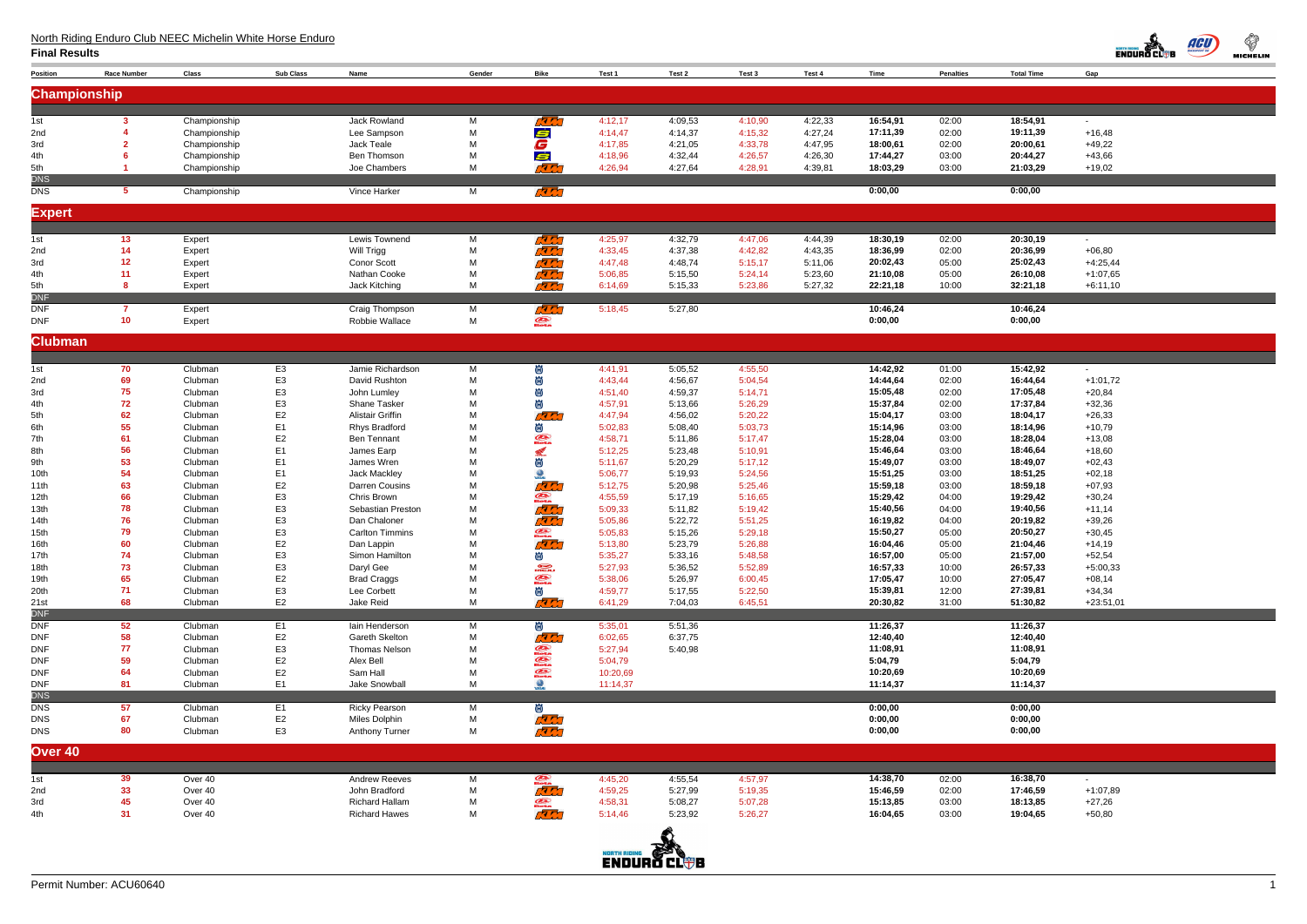| <b>Total Time</b>  | Gap         |
|--------------------|-------------|
| 19:07,52           | $+02,87$    |
| 19:09,57           | $+02,05$    |
| 19:27,90           | +18,33      |
| 19:36,18           | +08,28      |
| 20:22,54           | $+46,36$    |
| 24:26,07           | $+4:03,53$  |
| 24:59,13           | $+33,06$    |
| 27:39,12           | $+2:39,99$  |
| 28:25,12           | $+46,00$    |
| 28:27,02           | $+01,90$    |
| 41:06,18           | $+12:39,16$ |
|                    |             |
| 11:50,75           |             |
| 11:38,78           |             |
| 12:06,82           |             |
| 7:59,47<br>6:49,12 |             |
| 6:30,75            |             |
| 5:17,28            |             |
|                    |             |
| 0:00,00            |             |
| 0:00,00            |             |
|                    |             |
|                    |             |
| 10:53,37           |             |
| 10:56,84           | $+03,47$    |
| 11:52,86           | $+56,02$    |
| 12:36,75           | $+43,89$    |
| 12:46,68           | $+09,93$    |
| 13:04,06           | +17,38      |
| 13:12,28           | $+08,22$    |
| 13:14,17           | $+01,89$    |
| 14:04,82           | +50,65      |
| 15:01,99           | $+57,17$    |
| 15:15,05           | $+13,06$    |
| 16:07,74           | $+52,69$    |
| 32:21,02           | $+16:13,28$ |
| 33:16,15           | $+55,13$    |
| 35:59,56           | $+2:43,41$  |
|                    |             |
| 7:35,27<br>8:45,63 |             |
|                    |             |
| 0:00,00            |             |
| 0:00,00            |             |
|                    |             |
|                    |             |
| 11:02,89           |             |
| 11:40,30           | $+37,41$    |
| 11:43,58           | $+03,28$    |
| 11:44,71           | $+01,13$    |
| 11:48,99           | $+04,28$    |
| 11:52,11           | $+03,12$    |
| 12:20,61           | $+28,50$    |
| 12:28,24           | $+07,63$    |
| 12:35,31           | $+07,07$    |
| 12:38,54           | $+03,23$    |
| 13:02,49           | $+23,95$    |
| 13:19,68           | $+17,19$    |
| 13:23,63           | $+03,95$    |
| 13:43,22           | $+19,59$    |
|                    |             |
|                    |             |

# North Riding Enduro Club NEEC Michelin White Horse Enduro

| Position           | <b>Race Number</b> | Class     | <b>Sub Class</b> | Name                  | Gender | Bike                           | Test 1  | Test 2   | Test 3  | Test 4 | Time     | <b>Penalties</b> | <b>Total Time</b> | Gap         |
|--------------------|--------------------|-----------|------------------|-----------------------|--------|--------------------------------|---------|----------|---------|--------|----------|------------------|-------------------|-------------|
| 5th                | 23                 | Over 40   |                  | Lee-John Smith        | M      | <u>rant</u>                    | 5:07,59 | 5:27,06  | 5:32,89 |        | 16:07,52 | 03:00            | 19:07,52          | $+02,87$    |
| 6th                | 38                 | Over 40   |                  | Karl Greenhall        | M      | <b>REAL</b>                    | 5:06,24 | 5:21,22  | 5:42,12 |        | 16:09,57 | 03:00            | 19:09,57          | $+02,05$    |
| 7th                | 44                 | Over 40   |                  | Kiaran Hankin         | M      | ö                              | 5:17,84 | 5:30,50  | 5:39,57 |        | 16:27,90 | 03:00            | 19:27,90          | $+18,33$    |
| 8th                | 24                 | Over 40   |                  | Jim Wright            | M      | <b>REA</b>                     | 5:28,77 | 5:29,65  | 5:37,77 |        | 16:36,18 | 03:00            | 19:36,18          | $+08,28$    |
| 9th                | 34                 | Over 40   |                  | <b>Richard Copsey</b> | M      | $\pi$                          | 5:14,15 | 5:39,69  | 5:28,71 |        | 16:22,54 | 04:00            | 20:22,54          | $+46,36$    |
| 10th               | 22                 | Over 40   |                  | Andy Longden          | M      | G                              | 5:40,56 | 5:55,10  | 5:50,42 |        | 17:26,07 | 07:00            | 24:26,07          | $+4:03,53$  |
|                    | 43                 | Over 40   |                  | Kris Hallam           | M      | $\bigotimes$                   | 5:44,92 | 6:07,25  | 6:06,97 |        | 17:59,13 | 07:00            | 24:59,13          | $+33,06$    |
| 11th               |                    |           |                  |                       |        |                                |         |          |         |        |          |                  |                   |             |
| 12th               | 32                 | Over 40   |                  | Peter Whiteside       | M      | $\sqrt{2}$                     | 5:46,69 | 5:52,15  | 7:00,29 |        | 18:39,12 | 09:00            | 27:39,12          | $+2:39,99$  |
| 13th               | 40                 | Over 40   |                  | Mark Raynor           | M      | Ś                              | 5:46,61 | 6:01,56  | 6:36,96 |        | 18:25,12 | 10:00            | 28:25,12          | $+46,00$    |
| 14th               | 25                 | Over 40   |                  | Stephen Tomlin        | M      | $\mathcal{Q}$                  | 5:37,46 | 6:04,45  | 6:45,12 |        | 18:27,02 | 10:00            | 28:27,02          | $+01,90$    |
| 15th               | 27                 | Over 40   |                  | Peter Ellis           | М      | <u>rah</u>                     | 6:19,50 | 6:15,08  | 6:31,60 |        | 19:06,18 | 22:00            | 41:06,18          | $+12:39,16$ |
| <b>DNF</b>         |                    |           |                  |                       |        |                                |         |          |         |        |          |                  |                   |             |
| <b>DNF</b>         | 28                 | Over 40   |                  | <b>Mark Fenwick</b>   | M      | ra m                           | 5:39,47 | 6:11,28  |         |        | 11:50,75 |                  | 11:50,75          |             |
| <b>DNF</b>         | 29                 | Over 40   |                  | <b>Neil Marshall</b>  | M      | 尚                              | 5:36,91 | 6:01,88  |         |        | 11:38,78 |                  | 11:38,78          |             |
| <b>DNF</b>         | 30                 | Over 40   |                  | Jonathan Wadsworth    | M      | Ś                              | 5:53,92 | 6:12,91  |         |        | 12:06,82 |                  | 12:06,82          |             |
| <b>DNF</b>         | 26                 | Over 40   |                  | Jonathan Ellis        | M      | ö                              | 7:59,47 |          |         |        | 7:59,47  |                  | 7:59,47           |             |
| <b>DNF</b>         | 35                 | Over 40   |                  | Kevin Byrne           | M      | <b>RE</b>                      | 6:49,12 |          |         |        | 6:49,12  |                  | 6:49,12           |             |
| <b>DNF</b>         | 36                 | Over 40   |                  | Robert Graham         |        |                                | 6:30,75 |          |         |        | 6:30,75  |                  | 6:30,75           |             |
|                    |                    |           |                  |                       | M      | $\mathcal{D}$<br>$\mathcal{F}$ |         |          |         |        |          |                  |                   |             |
| <b>DNF</b>         | 41                 | Over 40   |                  | Andrew Hackett        | M      |                                | 5:17,28 |          |         |        | 5:17,28  |                  | 5:17,28           |             |
| <b>DNS</b>         |                    |           |                  |                       |        |                                |         |          |         |        |          |                  |                   |             |
| <b>DNS</b>         | 37                 | Over 40   |                  | Anthony Crowe         | M      | G                              |         |          |         |        | 0:00,00  |                  | 0:00,00           |             |
| <b>DNS</b>         | 42                 | Over 40   |                  | <b>Scott Roberts</b>  | M      | 尚                              |         |          |         |        | 0:00,00  |                  | 0:00,00           |             |
|                    |                    |           |                  |                       |        |                                |         |          |         |        |          |                  |                   |             |
| Over <sub>50</sub> |                    |           |                  |                       |        |                                |         |          |         |        |          |                  |                   |             |
|                    |                    |           |                  |                       |        |                                |         |          |         |        |          |                  |                   |             |
| 1st                | 89                 | Over 50   |                  | Chris Ball            | M      | <b>REA</b>                     | 5:27,74 | 5:25,63  |         |        | 10:53,37 |                  | 10:53,37          | $\sim$      |
| 2nd                | 87                 | Over 50   |                  | Andy Dean             | M      | <u>ra shi</u>                  | 5:24,70 | 5:32,15  |         |        | 10:56,84 |                  | 10:56,84          | $+03,47$    |
| 3rd                | 95                 | Over 50   |                  | John Leith            | M      | <b>RE</b>                      | 5:50,65 | 6:02,22  |         |        | 11:52,86 |                  | 11:52,86          | $+56,02$    |
| 4th                | 101                | Over 50   |                  | Paul Metcalfe         | M      |                                | 6:00,13 | 6:36,62  |         |        | 12:36,75 |                  | 12:36,75          | $+43,89$    |
| 5th                | 93                 | Over 50   |                  | Jon Malone            | M      | <b>G</b><br>2010               | 6:19,43 | 6:27,26  |         |        | 12:46,68 |                  | 12:46,68          | $+09,93$    |
|                    |                    | Over 50   |                  |                       | M      |                                |         |          |         |        |          |                  |                   |             |
| 6th                | 92                 |           |                  | Nigel Mackenzie       |        |                                | 6:29,23 | 6:34,83  |         |        | 13:04,06 |                  | 13:04,06          | $+17,38$    |
| 7th                | 88                 | Over 50   |                  | Lee Broadwith         | M      |                                | 6:07,28 | 7:05,00  |         |        | 13:12,28 |                  | 13:12,28          | $+08,22$    |
| 8th                | 85                 | Over 50   |                  | Dave Knaggs           | M      | 黑曲                             | 6:31,68 | 6:42,50  |         |        | 13:14,17 |                  | 13:14,17          | $+01,89$    |
| 9th                | 147                | Over 50   |                  | Lindsay Barrie        | М      |                                | 6:52,15 | 7:12,67  |         |        | 14:04,82 |                  | 14:04,82          | $+50,65$    |
| 10th               | 86                 | Over 50   |                  | <b>Gary Reid</b>      | М      | Ö                              | 6:50,26 | 8:11,73  |         |        | 15:01,99 |                  | 15:01,99          | $+57,17$    |
| 11th               | 94                 | Over 50   |                  | Roger Worsley         | M      | G                              | 7:24,97 | 7:50,08  |         |        | 15:15,05 |                  | 15:15,05          | $+13,06$    |
| 12th               | 98                 | Over 50   |                  | Mark Boardman         | M      | 尚                              | 6:53,68 | 9:14,07  |         |        | 16:07,74 |                  | 16:07,74          | $+52,69$    |
| 13th               | 103                | Over 50   |                  | Steven Clark          | M      | Ś                              | 8:04,78 | 8:16,24  |         |        | 16:21,02 | 16:00            | 32:21,02          | $+16:13,28$ |
| 14th               | 102                | Over 50   |                  | <b>Edward Battye</b>  | M      | 尚                              | 7:18,84 | 14:57,31 |         |        | 22:16,15 | 11:00            | 33:16,15          | $+55,13$    |
| 15th               | 91                 | Over 50   |                  | Mark Gibson           | M      | RE                             | 7:10,45 | 15:49,11 |         |        | 22:59,56 | 13:00            | 35:59,56          | $+2:43,41$  |
|                    |                    |           |                  |                       |        |                                |         |          |         |        |          |                  |                   |             |
| DNF<br>DNF         | 90                 | Over 50   |                  | Phil Hutton-Bates     | M      | ra ma                          | 7:35,27 |          |         |        | 7:35,27  |                  | 7:35,27           |             |
|                    | 96                 | Over 50   |                  | Dennis Fath           | M      |                                |         |          |         |        |          |                  |                   |             |
| $\mathsf{DNF}$     |                    |           |                  |                       |        | ö                              | 8:45,63 |          |         |        | 8:45,63  |                  | 8:45,63           |             |
| <b>DNS</b>         |                    |           |                  |                       |        |                                |         |          |         |        |          |                  |                   |             |
| <b>DNS</b>         | 97                 | Over 50   |                  | Rob Elston            | M      | $\frac{1}{\mathcal{L}}$        |         |          |         |        | 0:00,00  |                  | 0:00,00           |             |
| <b>DNS</b>         | 99                 | Over 50   |                  | Andrew Taylor         | M      |                                |         |          |         |        | 0:00,00  |                  | 0:00,00           |             |
| <b>Sportsman</b>   |                    |           |                  |                       |        |                                |         |          |         |        |          |                  |                   |             |
|                    |                    |           |                  |                       |        |                                |         |          |         |        |          |                  |                   |             |
|                    |                    |           |                  |                       |        |                                |         |          |         |        |          |                  |                   |             |
| 1st                | 112                | Sportsman | E <sub>1</sub>   | Tom Rial              | M      | ra do                          | 5:33,81 | 5:29,09  |         |        | 11:02,89 |                  | 11:02,89          |             |
| 2nd                | 117                | Sportsman | E <sub>3</sub>   | Jack Sherrington      | M      | <u>ram</u>                     | 5:33,83 | 6:06,47  |         |        | 11:40,30 |                  | 11:40,30          | $+37,41$    |
| 3rd                | 137                | Sportsman | E3               | Toby Richardson       | M      | G                              | 5:48,98 | 5:54,60  |         |        | 11:43,58 |                  | 11:43,58          | $+03,28$    |
| 4th                | 140                | Sportsman | E3               | Alan Wright           | M      | <b>REA</b>                     | 5:55,93 | 5:48,79  |         |        | 11:44,71 |                  | 11:44,71          | $+01,13$    |
| 5th                | 115                | Sportsman | E1               | Jordan Salmon         | М      | $\mathcal{F}$                  | 5:51,23 | 5:57,77  |         |        | 11:48,99 |                  | 11:48,99          | $+04,28$    |
| 6th                | 139                | Sportsman | E3               | Liam Marchant         | M      |                                | 5:50,82 | 6:01,29  |         |        | 11:52,11 |                  | 11:52,11          | $+03,12$    |
| 7th                | 145                | Sportsman | E3               | Gary Nicholson        | M      | e.                             | 5:57,23 | 6:23,38  |         |        | 12:20,61 |                  | 12:20,61          | $+28,50$    |
|                    |                    |           |                  |                       |        |                                |         |          |         |        |          |                  |                   |             |
| 8th                | 144                | Sportsman | E3               | Mark Houghton         | M      |                                | 6:05,52 | 6:22,73  |         |        | 12:28,24 |                  | 12:28,24          | $+07,63$    |
| 9th                | 142                | Sportsman | E3               | <b>William Swiers</b> | M      | <b>CHA</b>                     | 6:04,64 | 6:30,68  |         |        | 12:35,31 |                  | 12:35,31          | $+07,07$    |
| 10th               | 118                | Sportsman | E1               | Luke Worsley-Denton   | M      |                                | 6:04,36 | 6:34,19  |         |        | 12:38,54 |                  | 12:38,54          | $+03,23$    |
| 11th               | 128                | Sportsman | E <sub>2</sub>   | Andy Jones            | M      | 尚                              | 6:21,82 | 6:40,68  |         |        | 13:02,49 |                  | 13:02,49          | $+23,95$    |
| 12th               | 132                | Sportsman | E2               | Lee Whitell           | M      | $\mathcal{L}$                  | 6:44,90 | 6:34,78  |         |        | 13:19,68 |                  | 13:19,68          | $+17,19$    |
| 13th               | 138                | Sportsman | E3               | Ed Hale               | M      | ra n                           | 6:01,93 | 7:21,71  |         |        | 13:23,63 |                  | 13:23,63          | $+03,95$    |
| 14th               | 133                | Sportsman | E <sub>2</sub>   | Sam Inman             | M      | $\mathcal{Q}$                  | 6:24,95 | 7:18,28  |         |        | 13:43,22 |                  | 13:43,22          | $+19,59$    |
|                    |                    |           |                  |                       |        |                                |         |          |         |        |          |                  |                   |             |
|                    |                    |           |                  |                       |        |                                |         |          |         |        |          |                  |                   |             |



### **Final Results**